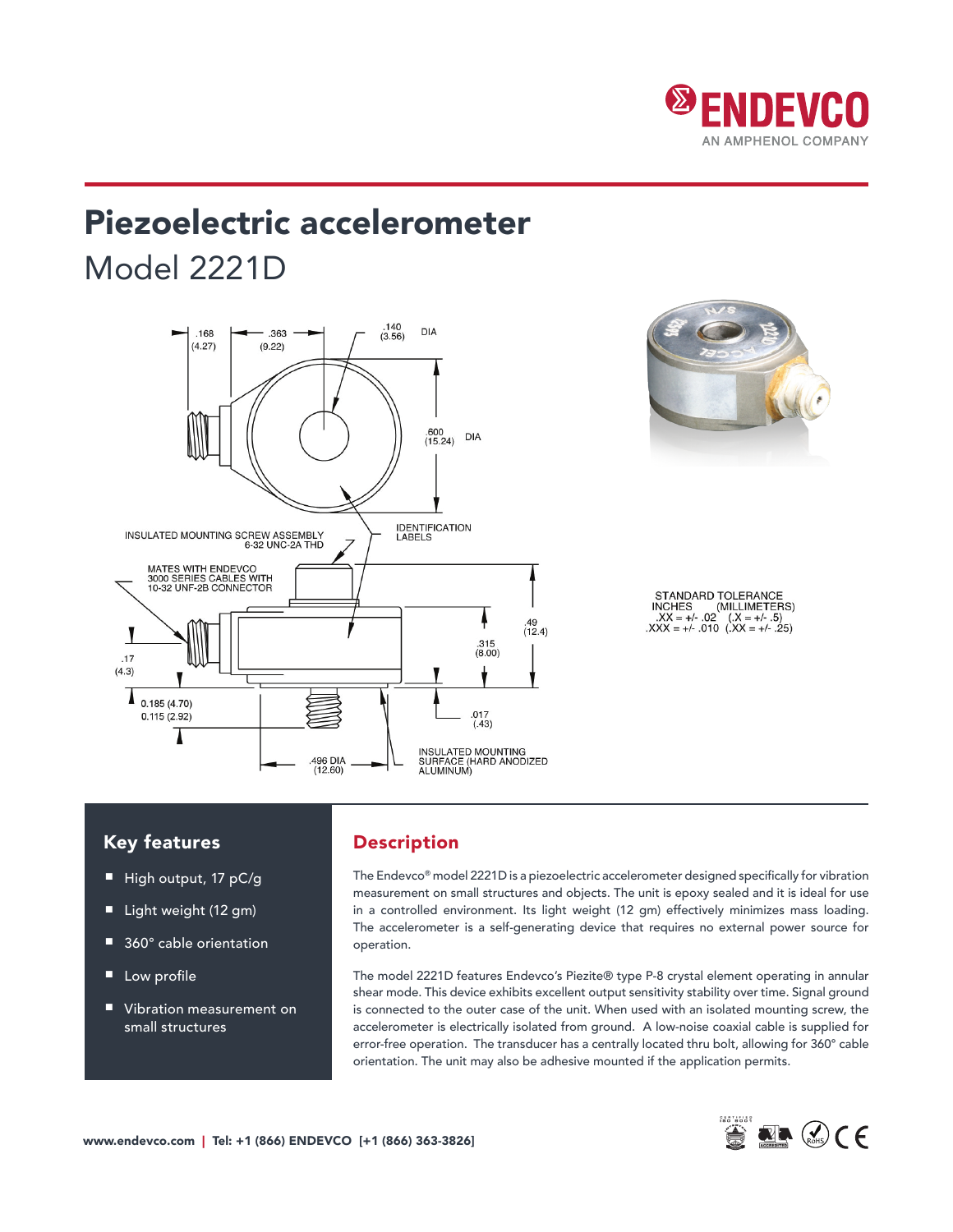# Piezoelectric accelerometer | Model 2221D

The following performance specifications conform to ISA-RP-37.2 (1964) and are typical values, referenced at +75˚F (+24˚C) and 100 Hz, unless otherwise noted. Calibration data, traceable to National Institute of Standards and Technology (NIST), is supplied.

| <b>Specifications</b>                |                    |                                                                 |  |  |
|--------------------------------------|--------------------|-----------------------------------------------------------------|--|--|
| <b>Dynamic characteristics</b>       | <b>Units</b>       | Value                                                           |  |  |
| <b>Charge Sensitivity</b>            |                    |                                                                 |  |  |
| Typical                              | pC/g               | 17.0                                                            |  |  |
| Minimum                              | pC/g               | 13.5                                                            |  |  |
| Frequency response                   |                    | See typical amplitude response                                  |  |  |
| Resonance frequency (typical)        | kHz                | 32                                                              |  |  |
| Amplitude response (1)               |                    |                                                                 |  |  |
| ±5%                                  | Hz                 | 10 to 6000                                                      |  |  |
| ±1 dB (typical)                      | Hz                 | 5 to 10000                                                      |  |  |
| Temperature response                 |                    | See typical curve                                               |  |  |
| -67°F (-55°C) max/min                | %                  | $-17/3$                                                         |  |  |
| -350°F (+177°C) max/min              | %                  | $+19/ -1$                                                       |  |  |
| Transverse sensitivity               | $\%$               | $\leq$ 3                                                        |  |  |
| Amplitude linearity                  | %                  | 1                                                               |  |  |
| Per 250 g, 0 to 2500 g               |                    |                                                                 |  |  |
| <b>Electrical characteristics</b>    |                    |                                                                 |  |  |
| Output polarity                      |                    | Acceleration into the base of the unit produces positive output |  |  |
| Resistance                           | GΩ                 | $\geq 10$                                                       |  |  |
| +350°F (+177°C)                      | $G\Omega$          | $\geq 1$                                                        |  |  |
| Isolation                            | $M\Omega$          | 10                                                              |  |  |
| Capacitance                          | pF                 | 900                                                             |  |  |
| Grounding                            |                    | Signal return connected to case.                                |  |  |
|                                      |                    | Case isolated from mounting surface by insulated screw assembly |  |  |
| <b>Environmental characteristics</b> |                    |                                                                 |  |  |
| Temperature range                    |                    | -67°F to +350°F (-55°C to +177°C)                               |  |  |
| Humidity                             |                    | Epoxy sealed, non-hermetic                                      |  |  |
| Sinusoidal vibration limit           | g pk               | 1000                                                            |  |  |
| Shock limit [2]                      | g pk               | 5000                                                            |  |  |
| Base strain sensitivity              | eq. g/µ strain     | 0.01                                                            |  |  |
| Thermal transient sensitivity        | eq. g pk/°F (/ °C) | 0.004(0.007)                                                    |  |  |
| Accoustic sensitivity 140db SPL      | g                  | 0.007                                                           |  |  |
| <b>Physical characteristics</b>      |                    |                                                                 |  |  |
| <b>Dimensions</b>                    |                    | See outline drawing                                             |  |  |
| Weight                               | qm (oz)            | 12 (0.42)                                                       |  |  |
| Case material                        |                    | <b>Stainless Steel</b>                                          |  |  |
| Connector                            |                    | Coaxial 10-32 thread                                            |  |  |
| Mounting torque                      | lbf-in (Nm)        | 8(1)                                                            |  |  |
| <b>Calibration data</b>              |                    |                                                                 |  |  |
| Supplied:                            |                    |                                                                 |  |  |
| Charge sensitivity                   | pC/g               |                                                                 |  |  |
| Maximum transverse sensitivity       | %                  |                                                                 |  |  |
| Capacitance                          | pF                 |                                                                 |  |  |
| Frequency response                   | $\%$               | 20 Hz to 8000 kHz                                               |  |  |
|                                      | db                 | 8000 Hz to 40 kHz                                               |  |  |